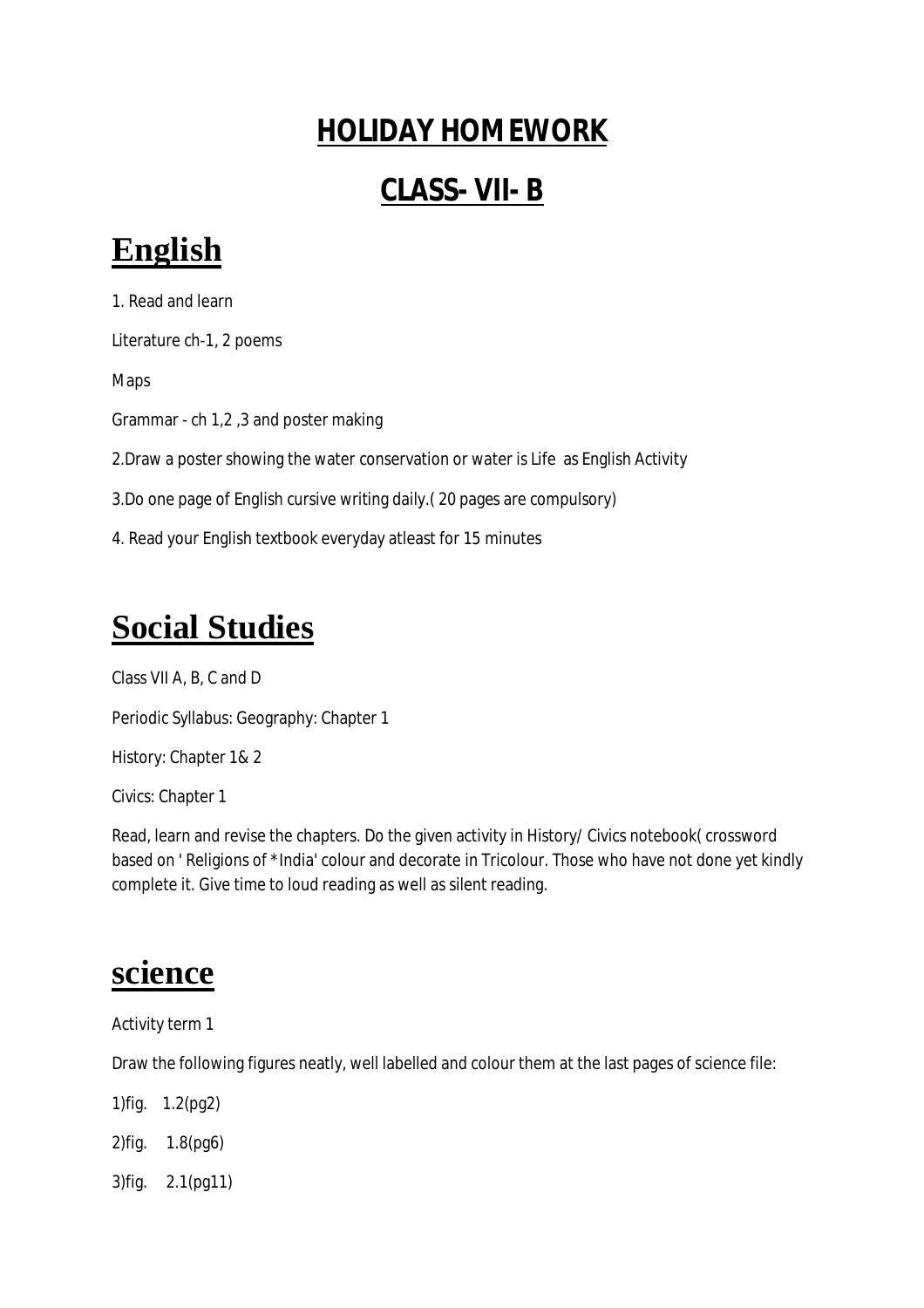4)fig. 2.3(pg12) 5)fig. 3.4(pg25)

# **Maths**

- 1. Do the worksheet in A4 ruled sheet.
- 2. Revise chapter 1 and 2 (till fraction) and do the solved examples in class work copy.
- 3. Learn and write tables in class work copy.

### **Computer**

Describe the following General Purpose Application Software with diagram-

1. Word Processing

Software

- 2. Electronic Spreadsheet
- 3. DBMS
- 4. Presentation Software

Do the activity in Computer Notebook

## **Hindi**

Lesson-17 page no.-102(1-15), page no.-106(1-15),

Page no.-110(1-15)

Lesson-18 page no.-116(1-15)

Page no.-131 पत्र लेखन 1 and 2

Page no.-144 अनुच्छेद लेखन